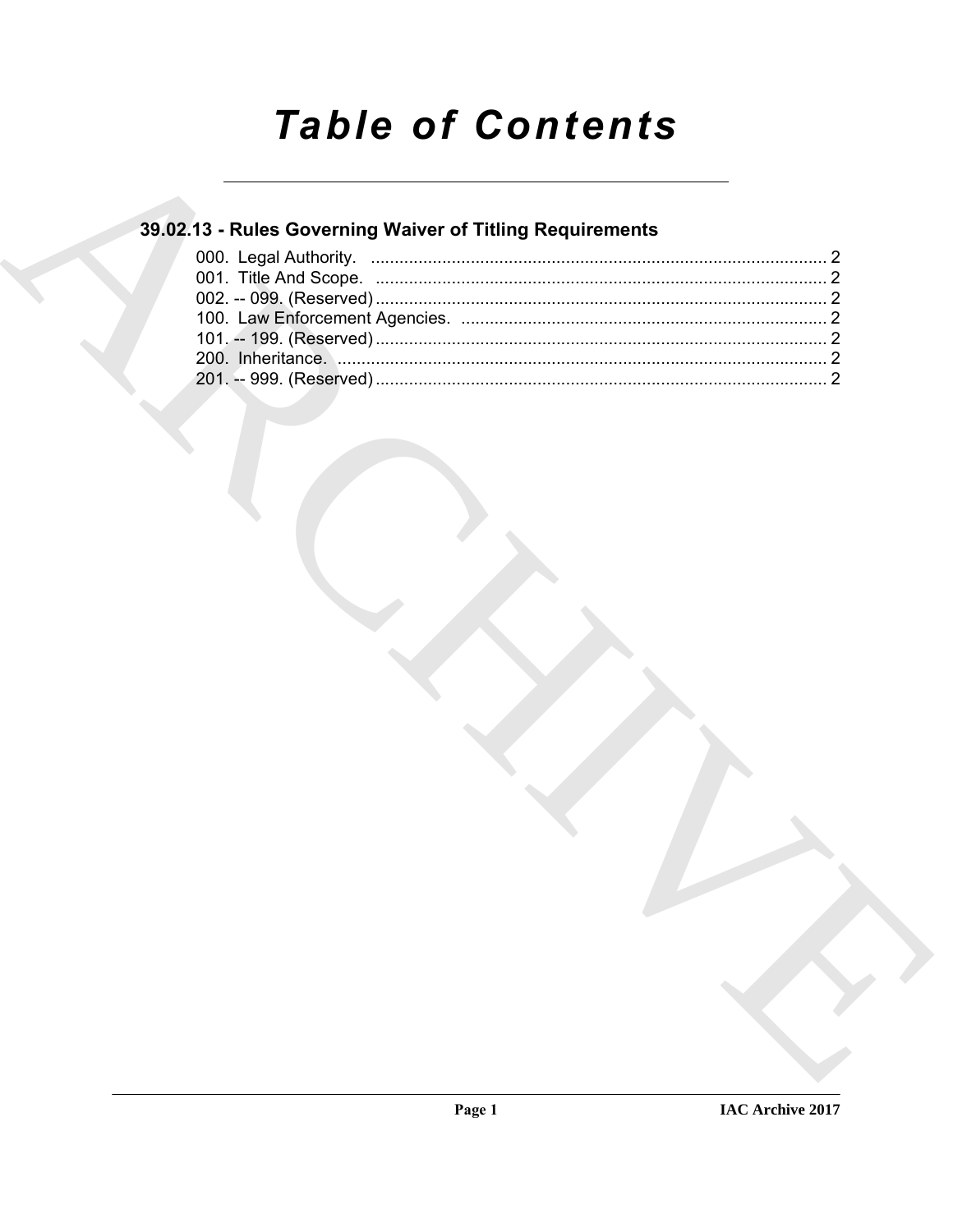#### **IDAPA 39 TITLE 02 CHAPTER 13**

#### **39.02.13 - RULES GOVERNING WAIVER OF TITLING REQUIREMENTS**

#### <span id="page-1-1"></span><span id="page-1-0"></span>**000. LEGAL AUTHORITY.**

This rule is adopted under the authority of Sections 49-201, 49-501 and 49-507, Idaho Code. (12-26-90)

#### <span id="page-1-2"></span>**001. TITLE AND SCOPE.**

**SHOZ: A NULLES GOVERNING WAVER OF TITLING REQUIREMENTS**<br>
(III), LEGAL ATTHORITY,<br>
1980-13: A NURSE COPE (and the 2011, 40-591) and 49-507, Idaho Useks (112-70-99)<br>
(III), TITLE ANSISCOPE,<br>
(III), TITLE ANSISCOPE,<br>
(III), The purpose of this rule is to specify the circumstances under which a person or entity may waive the thirty (30) day requirement to apply for title to a vehicle which has been acquired by operation of law, and to provide that the person or entity, in lieu of having a certificate of title issued in his name, may reassign any existing certificate of title, upon his sale or transfer of the vehicle. (12-26-90) his sale or transfer of the vehicle.

#### <span id="page-1-3"></span>**002. -- 099. (RESERVED)**

#### <span id="page-1-9"></span><span id="page-1-4"></span>**100. LAW ENFORCEMENT AGENCIES.**

Vehicles awarded to law enforcement agencies through operations of law are not required to be titled if the vehicle is not to be put into service by the agency and is to be sold or transferred. In this case, the agency may reassign title of the vehicle to the purchaser. (12-26-90) the vehicle to the purchaser.

#### <span id="page-1-5"></span>**101. -- 199. (RESERVED)**

#### <span id="page-1-8"></span><span id="page-1-6"></span>**200. INHERITANCE.**

Vehicles coming into possession by inheritance will not be required to be titled in the name of the heir when the intent of the heir is not to use or register the vehicle, but to dispose of the vehicle to a transferee. Upon sale or transfer of the vehicle, the heir shall reassign title to the purchaser or the transferee. (12-26-90) vehicle, the heir shall reassign title to the purchaser or the transferee.

#### <span id="page-1-7"></span>**201. -- 999. (RESERVED)**